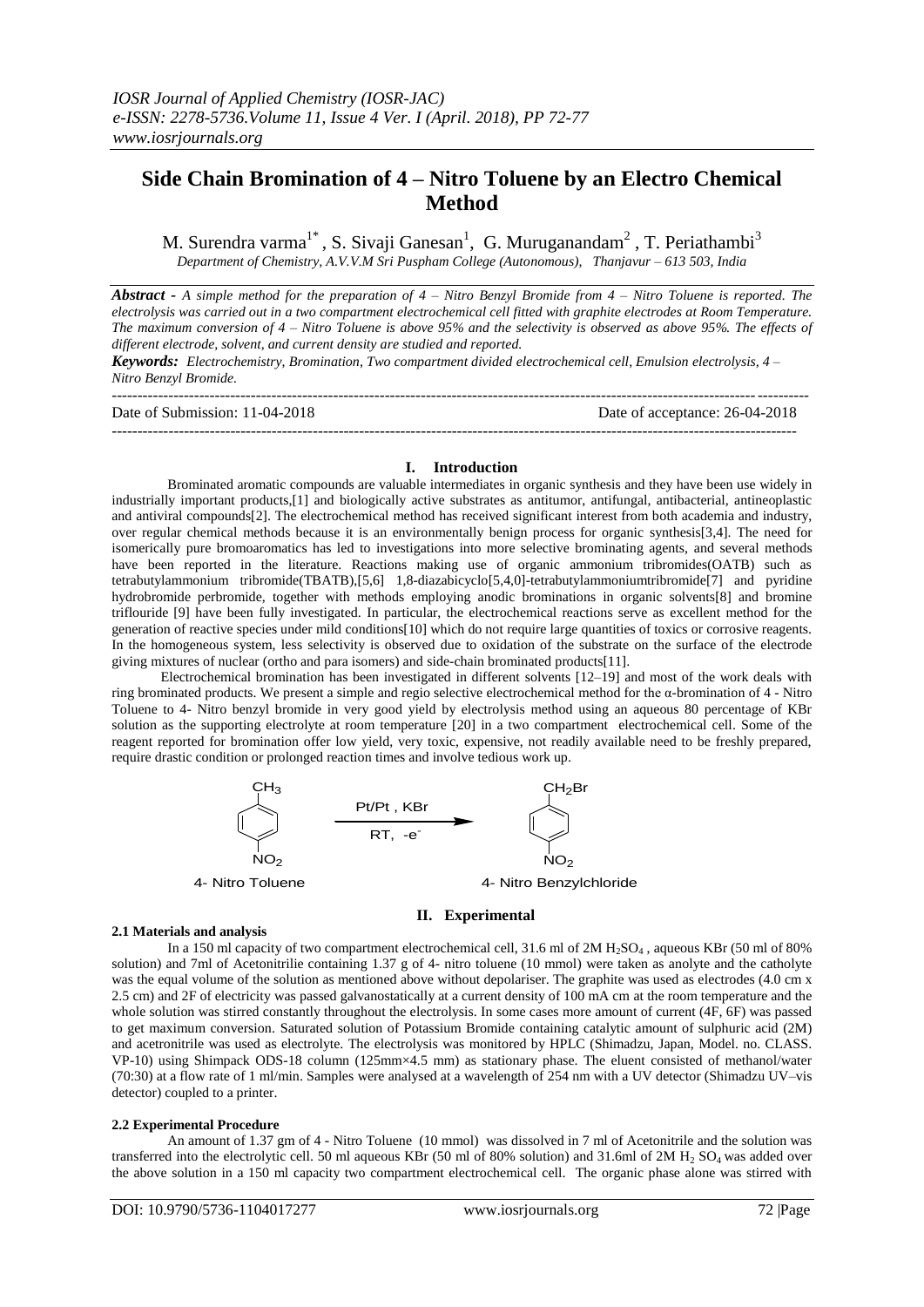magnetic stirrer at a rate of 40 rpm . After electrolysis the aqueous electrolyte solution was extracted twice with 25ml of diethyl either in order to remove the organic phase. The ether layer was then washed with water (2X10 ml) and dried over anhydrous sodium sulphate. Then the filtered organic extract was distilled to get the crude product. The material yield and current efficiency were calculated for the isolated products based was analyzed and characterized by <sup>1</sup>H NMR, <sup>13</sup>C NMR(400 MHz, BRUKER), FT-IR spectra(Perkin Elmer model paragon 500).

### **III. Product Analysis**

The electrochemical reaction was monitored by Shimadzu HPLC with LC-8A column (250mm×4.6 mm) as stationary phase. The eluent consisted of acetonitrile and water (60:40) at a flow rate of 1 ml/min. Samples were analyzed at a wavelength of 254 nm with a UV detector coupled to a printer. Authentic samples were used to calculate the peak areas of the respective experimental products for yield calculation. HPLC analysis of the crude product indicates the presence of 4 - Nitro Benzyl bromide. The product was analyzed and characterized by  $1H NMR$ ,  $13C NMR(400 MHz, BRURER)$ , FT-IR spectra(Perkin Elmer model paragon 500).

### **3.1 Chemicals and Solvents Used**

The following chemicals and solvents were used for the present study.

1. 4 – Nitro toluene, (AR)

2. Sulphuric acid (LR)

3. Diethyl ether (LR)

4. Acetonitrile (LR)

5. n-Hexane (LR)

6. Anhydrous sodium sulphate (LR)

7. TLC Silica gel 60  $F_{254}$  plates.

### **IV. Results And Discussion**

Galvanostatic electrolysis was carried out for the synthesis of 4 – Nitro Benzyl bromide from 4 – Nitro Toluene*.* The experimental parameters such as current density, solvent, current passed (F/mol) and anode material for the bromination of 4 – Nitro Toluene to 4 - Nitro Benzyl bromide was studied and the results are summarized in Table. At the optimum electrolytic condition platinum electrodes were used at a current density of  $5$  A/dm<sup>2</sup> in acetonitrile solvent.

### **4.1 Effect of solvent**

A total charge of 2F/mole was passed at different densities of 3, 5, and  $7A/dm<sup>2</sup>$  using graphite electrodes and acetonitrile as a solvent. The yield of product 4 - Nitro Benzyl bromide is obtained of 76%, 84% and 63% with 3, 5, and 7  $A/dm^2$  respectively.

When the electrolysis was carried out using Dichloromethane as a solvent, at a current density of 3, 5 and 7 A/dm<sup>2</sup> the product obtained is with a yield of 65%, 79% and 57% respectively.

In the case of 1-Butanol as an another solvent, with a current density of 3, 5 and 7

A/dm<sup>2</sup> the product is obtained with an yield of 55%, 62% and 43% respectively. From the above set of experiments the maximum yield of product is obtained using acetonitrile as a solvent.

### **4.2 Effect of Electrode**

The electrochemical Bromination of 4 – Nitro Toluene was carried out using different electrodes of platinum and graphite under various solvents of acetonitrile ,Dichloromethane and 1–Butanol as solvent the following results are observed.

When the electrolysis was carried out with platinum as electrodes and acetonitrile as solvent, the product 4 - Nitro Benzyl bromide was obtained with a yield of 82%, 99%, and 74% at a current densitiy of 3, 5 and 7 A/dm<sup>2</sup> respectively. In the case of Dichloromethane as a solvent, the yield obtained was 78%, 86%, and 66% at the current densities of 3, 5 and 7 A/dm<sup>2</sup> respectively.

 Similarly when 1-Butanol was used as solvent, the yield obtained was 51%, 67%, and 45% at the current densities of 3, 5 and 7 A/dm<sup>2</sup> respectively. From the above results it is concluded that usage of platinum electrodes gives a maximum yield of 99% product.

#### **Electrochemical Bromination of 4 – Nitro Toluene to 4 - Nitro Benzyl bromide Effect of current density using Graphite electrode in Acetonitrile**

| Electrolytic cell : |                      | Two – compartment electrochemical cell                                                 |
|---------------------|----------------------|----------------------------------------------------------------------------------------|
| Electrolyte         |                      | 31.6ml of 2M $H_2SO_4$ + 7ml of Acetonitrile                                           |
| Electrode           |                      | Graphite (Cathode) & Graphite (Anode) (Area = $4.0 \text{ cm} \times 2.5 \text{ cm}$ ) |
| Temperature         | $\ddot{\phantom{a}}$ | Room Temperature                                                                       |
| Cell Voltage        | $\ddot{\phantom{1}}$ | $2.0 - 5.0 V$                                                                          |

|     | Table 1                                                           |                                         |                                      |                                            |                            |                               |  |  |
|-----|-------------------------------------------------------------------|-----------------------------------------|--------------------------------------|--------------------------------------------|----------------------------|-------------------------------|--|--|
| No. | Weight of<br>4 – Nitro Toluene<br>taken for<br>$B combination(g)$ | <b>Current</b><br>density<br>$(A/dm^2)$ | <b>Current</b><br>passed<br>(F/mole) | Weight of the<br>product<br>obtained $(g)$ | <b>Material</b><br>vield % | <b>Current</b><br>efficiency% |  |  |
|     | 1.37                                                              | 3.0                                     | 2.0                                  | 1.79                                       | 76                         | 76                            |  |  |
|     | 1.37                                                              | 5.0                                     | 4.0                                  | 1.98                                       | 84                         | 42                            |  |  |
|     | 1.37                                                              | 7.0                                     | 6.0                                  | 1.48                                       | 63                         |                               |  |  |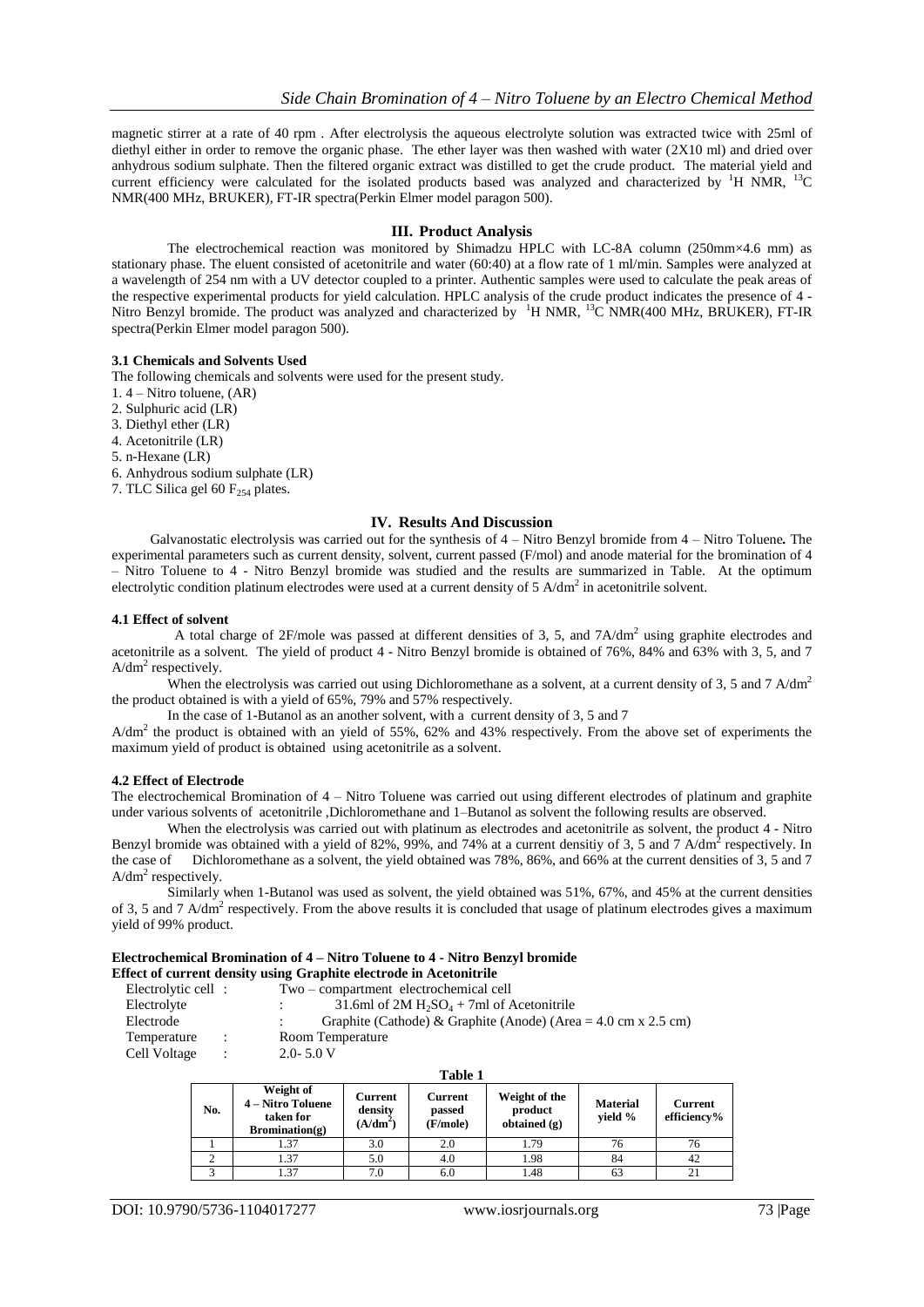

## **Effect of current density using Graphite electrode in Dichloro Methane**

| Electrolytic cell : |   | Two – compartment electrochemical cell                                                 |
|---------------------|---|----------------------------------------------------------------------------------------|
| Electrolyte         |   | 31.6 ml of $2M H_2SO_4 + 7mI$ of Dichloromethane                                       |
| Electrode           |   | Graphite (Cathode) & Graphite (Anode) (Area = $4.0 \text{ cm} \times 2.5 \text{ cm}$ ) |
| Temperature         | ÷ | Room Temperature                                                                       |
| Cell Voltage        | ÷ | $2.0 - 5.0 V$                                                                          |
|                     |   |                                                                                        |
|                     |   |                                                                                        |

|     |                                                                          |                                  | Table 2                              |                                            |                    |                               |
|-----|--------------------------------------------------------------------------|----------------------------------|--------------------------------------|--------------------------------------------|--------------------|-------------------------------|
| No. | Weight of<br>4 – Nitro Toluene<br>taken for<br><b>Bromination</b><br>(g) | Current<br>density<br>$(A/dm^2)$ | <b>Current</b><br>passed<br>(F/mole) | Weight of<br>the product<br>obtained $(g)$ | Product<br>yield % | <b>Current</b><br>efficiency% |
|     | 1.37                                                                     | 3.0                              | 2.0                                  | 1.53                                       | 65                 | 65                            |
|     | 1.37                                                                     | 5.0                              | 4.0                                  | 1.86                                       | 79                 | 40                            |
|     | 1.37                                                                     | 7.0                              | 6.0                                  | 1.34                                       | 57                 | 29                            |



## **Effect of current density using Graphite electrode in 1- Butanol**

|              |                |                     | Two – compartment electrochemical cell                                                 |
|--------------|----------------|---------------------|----------------------------------------------------------------------------------------|
| Electrolyte  |                |                     | 31.6 ml of 2M $H_2SO_4$ + 7ml of 1- Butanol                                            |
| Electrode    |                |                     | Graphite (Cathode) & Graphite (Anode) (Area = $4.0 \text{ cm} \times 2.5 \text{ cm}$ ) |
| Temperature  | $\mathbb{R}^n$ |                     | Room Temperature.                                                                      |
| Cell Voltage | $\cdot$        |                     | $2.0 - 5.0 V$                                                                          |
|              |                | Electrolytic cell : |                                                                                        |

|                |                                                                |                                  | Table 3                       |                                            |                    |                        |
|----------------|----------------------------------------------------------------|----------------------------------|-------------------------------|--------------------------------------------|--------------------|------------------------|
| No.            | Weight of<br>4 – Nitro Toluene taken<br>for Bromination<br>(g) | Current<br>density<br>$(A/dm^2)$ | Current<br>passed<br>(F/mole) | Weight of the<br>product<br>obtained $(g)$ | Product<br>yield % | Current<br>efficiency% |
|                | 1.37                                                           | 3.0                              | 2.0                           | 1.30                                       | 55                 | 55                     |
| $\overline{2}$ | 1.37                                                           | 5.0                              | 4.0                           | 1.46                                       | 62                 | 31                     |
| 3              | 37                                                             | 7.0                              | 6.0                           | 1.01                                       | 43                 | 14                     |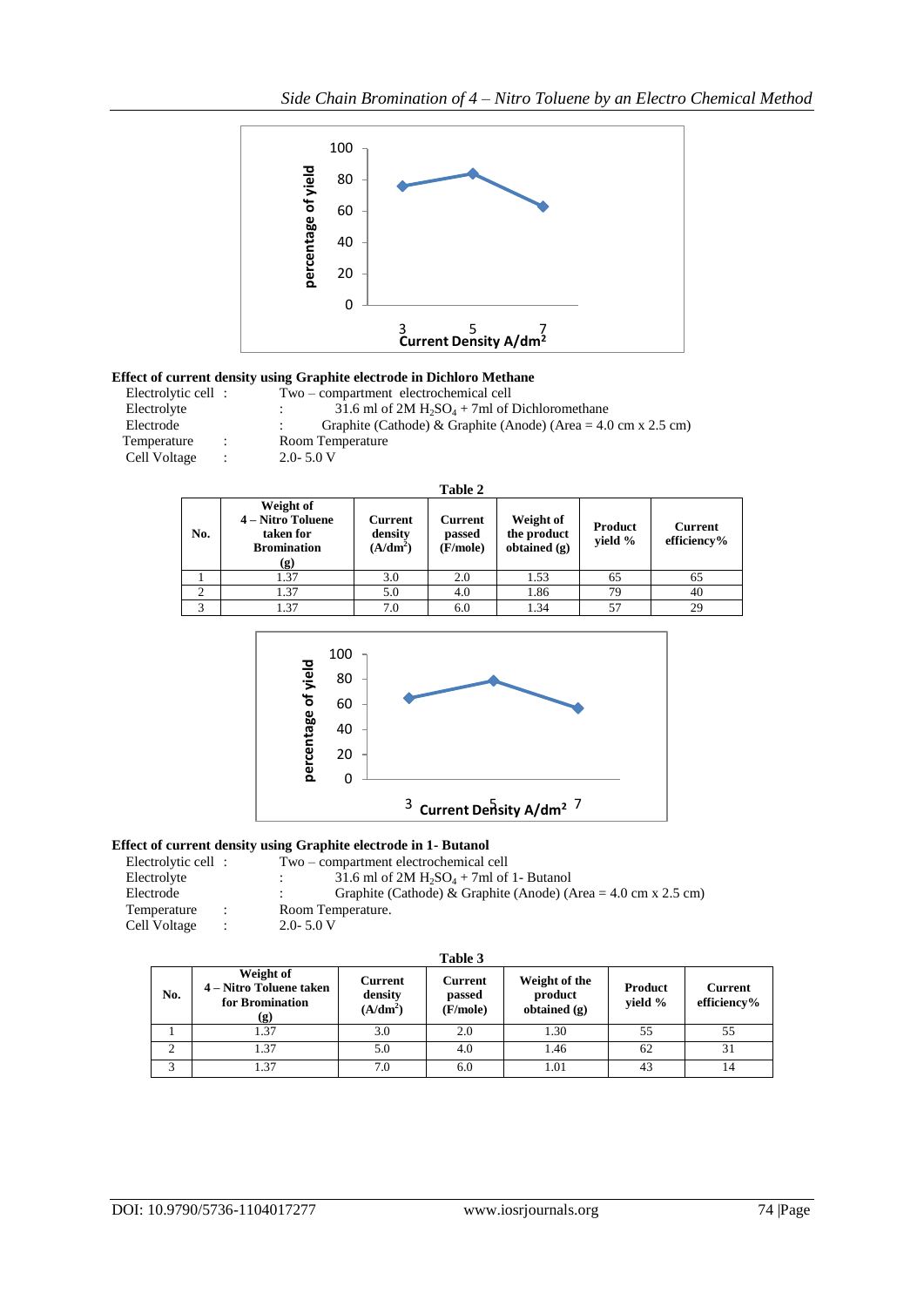

## **Effect of current density using Platinum electrode in Acetonitrile**

| Electrolytic cell:            | Two – compartment electrochemical cell                                                 |
|-------------------------------|----------------------------------------------------------------------------------------|
| Electrolyte                   | 31.6 ml of 2M $H_2SO_4 + 7ml$ of acetonitrile                                          |
| Electrode                     | Platinum (Cathode) & Platinum (Anode) (Area = $4.0 \text{ cm} \times 2.5 \text{ cm}$ ) |
| Temperature<br>$\mathcal{L}$  | Room Temperature                                                                       |
| Cell Voltage<br>$\mathcal{L}$ | $2.0 - 5.0 V$                                                                          |
|                               |                                                                                        |

|     |                                                                |                                            | Table 4                              |                                            |                           |                               |
|-----|----------------------------------------------------------------|--------------------------------------------|--------------------------------------|--------------------------------------------|---------------------------|-------------------------------|
| No. | Weight of<br>4 – Nitro Toluene taken<br>for Bromination<br>(g) | Current<br>density<br>(A/dm <sup>2</sup> ) | <b>Current</b><br>passed<br>(F/mole) | Weight of the<br>product<br>obtained $(g)$ | <b>Product</b><br>yield % | <b>Current</b><br>efficiency% |
|     | 1.37                                                           | 3.0                                        | 2.0                                  | 1.93                                       | 82                        | 82                            |
| 2   | 1.37                                                           | 5.0                                        | 4.0                                  | 2.33                                       | 99                        | 49                            |
| 3   | 1.37                                                           | 7.0                                        | 6.0                                  | 1.74                                       | 74                        | 25                            |



### **Effect of current density using Platinum electrode in Dichloro Methane**

| Electrolytic cell : |  | Two – compartment electrochemical cell |
|---------------------|--|----------------------------------------|
| Electrolyte         |  | 31.6 ml of 2M $H_2SO_4 + 7ml$ of       |

Electrolyte :  $3\overline{1}$ .6 ml of 2M H<sub>2</sub>SO<sub>4</sub> + 7ml of Dichloromethane<br>Electrode : Platinum (Cathode) & Platinum (Anode) (Area =

- 
- 

Temperature : Room Temperature Cell Voltage : 2.0- 5.0 V

## **TABLE 5**

| No. | Weight of<br>4 – Nitro Toluene<br>taken for Bromination<br>(g) | Current<br>density<br>(A/dm <sup>2</sup> ) | Current<br>passed<br>(F/mole) | Weight of the<br>product<br>obtained $(g)$ | Product<br>vield % | Current<br>efficiency% |
|-----|----------------------------------------------------------------|--------------------------------------------|-------------------------------|--------------------------------------------|--------------------|------------------------|
|     | 1.37                                                           | 3.0                                        | 2.0                           | 1.84                                       | 78                 | 78                     |
|     | l.37                                                           | 5.0                                        | 4.0                           | 2.02                                       | 86                 |                        |
|     | .37                                                            | 7.0                                        | 6.0                           | .55                                        | 66                 | 22                     |

Platinum (Cathode) & Platinum (Anode) (Area =  $4.0 \text{ cm} \times 2.5 \text{ cm}$ )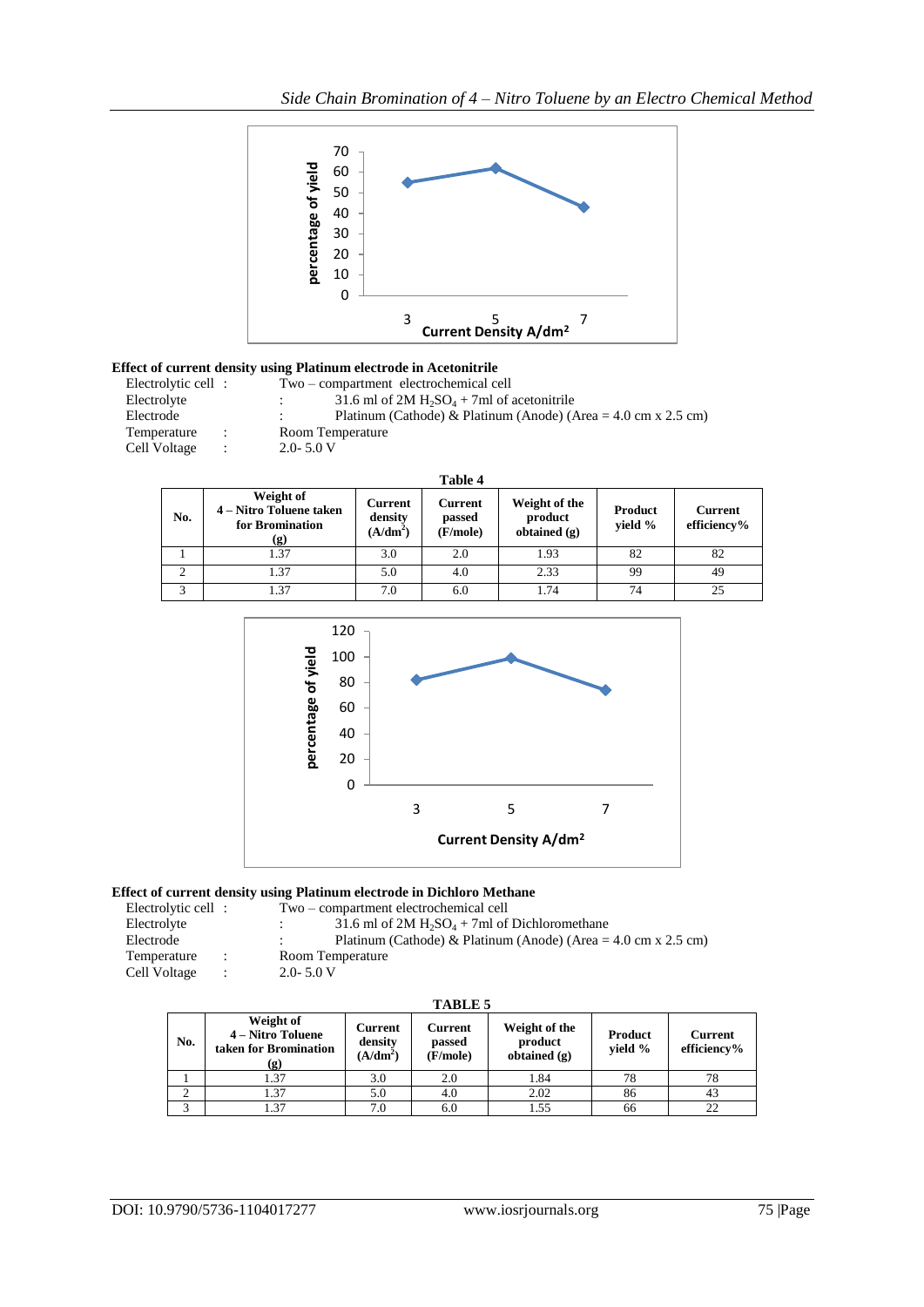

### **Effect of current density using Platinum electrode in 1- Butanol**

| Electrolytic cell: |               | Two – compartment electrochemical cell                         |
|--------------------|---------------|----------------------------------------------------------------|
| Electrolyte        |               | 31.6 ml of 2M $H_2SO_4$ + 7ml of 1- Butanol                    |
| Electrode          |               | Platinum (Cathode) & Platinum (Anode) (Area = 4.0 cm x 2.5 cm) |
| Temperature        | $\mathcal{L}$ | Room Temperature                                               |
| Cell Voltage       | ÷             | $2.0 - 5.0 V$                                                  |

| A BL I<br>п, | n |
|--------------|---|
|--------------|---|

| No. | Weight of<br>4 – Nitro Toluene<br>taken for<br>$B combination(g)$ | Current<br>density<br>$(A/dm^2)$ | Current<br>passed<br>(F/mole) | Weight of the<br>product<br>obtained $(g)$ | <b>Material</b><br>vield % | Current<br>efficiency<br>$\frac{6}{9}$ |
|-----|-------------------------------------------------------------------|----------------------------------|-------------------------------|--------------------------------------------|----------------------------|----------------------------------------|
|     | . 37                                                              | 3.0                              | 2.0                           | 1.20                                       |                            |                                        |
|     | . 37                                                              | 5.0                              | 4.0                           | 1.58                                       | 67                         | 34                                     |
|     | .50                                                               | 7.0                              | 6.0                           | 1.06                                       | 45                         |                                        |



\* Experiment carried out in an Two compartment electrochemical cell

### **4.3 Effect of Current Passed (F / mole)**

The electrochemical bromination of 4 – Nitro Toluene is found to be quite facile, the theoretically required current of 2F/mole is quite sufficient for the conversion of 4 – Nitro Toluene with maximum yield of 4 - Nitro Benzyl bromide. When more than theoretical amount of current, 4F/ mole and 6F/mole were passed for electrolysis, low yield was obtained due to competitive  $O<sub>2</sub>$  evolution.

Hence the optimum conditions for the direct anodic oxidation of 4 – Nitro Toluene to 4 - Nitro Benzyl bromide is found to be at 5.0 A/dm<sup>2</sup> current density with platinum electrodes in acetonitrile solvent with theoretical amount of current.

### **V. Product Analysis**

## **5.1 High Performance Liquid Chromatography (HPLC)**

Typical HPLC graphs of standard and experimental samples of 4 - Nitro Benzyl bromide were analysed. The retention time of electro chemically synthesized 4 - Nitro Benzyl bromide is 4.4 min. The percentage purity of 4 - Nitro Benzyl bromide in the product mixture was found out by HPLC as above 99% and the yield of 4 - Nitro Benzyl bromide was calculated based on the peak area.